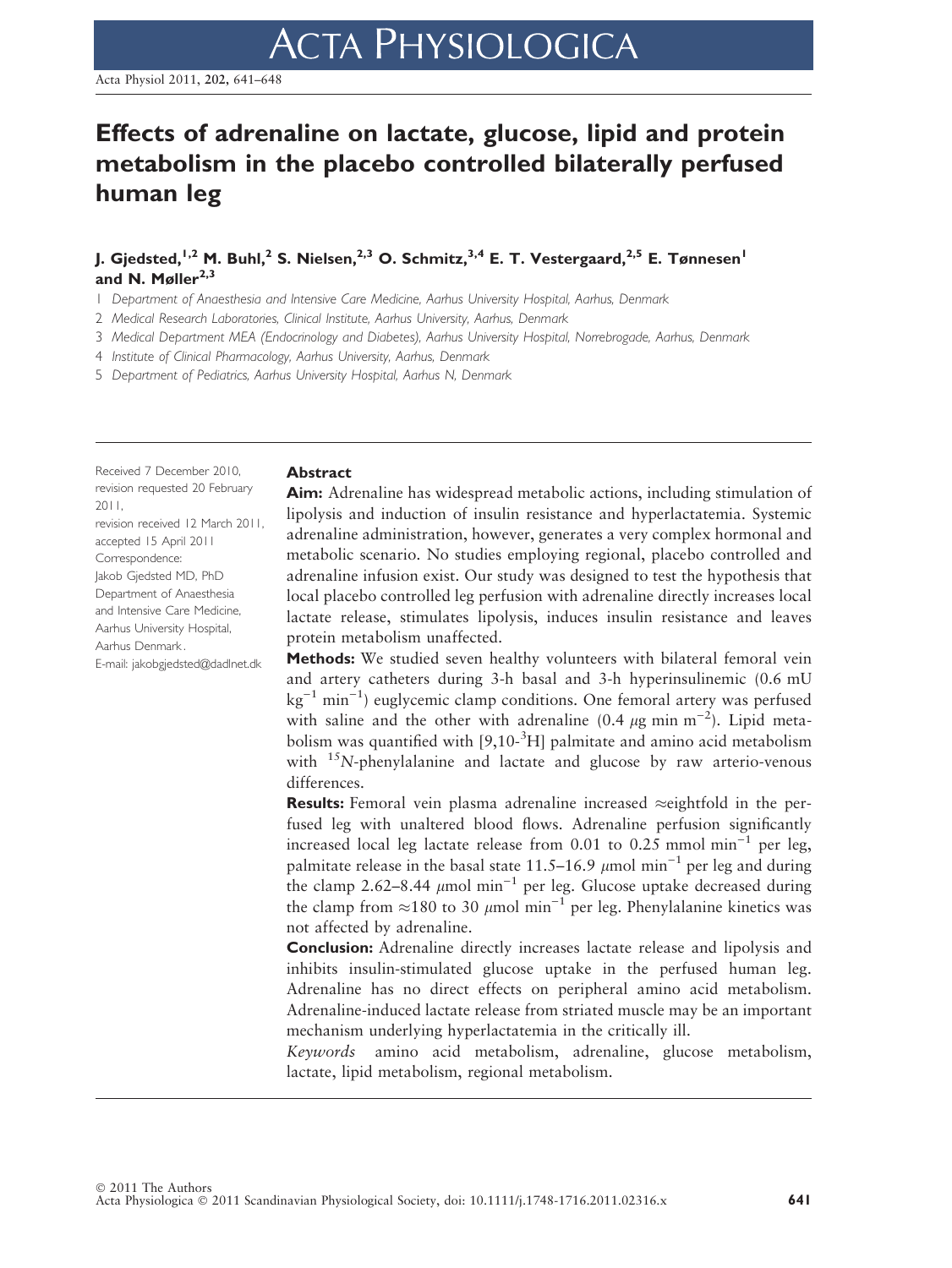# Introduction

Adrenaline has important metabolic actions, some of which are clear and more complex. It is clear that adrenaline effectively stimulates lipolysis and increases the concentrations of free fatty acid (FFA) (Baltzan et al. 1965) and leads to hyperglycaemia because of peripheral and hepatic insulin resistance (Deibert & Defronzo 1980). It is also clear that adrenaline generates hyperlactatemia (Laurent et al. 1998) possibly via stimulation of muscle lactate release. Hyperlactatemia has important clinical implications as high levels of lactate is a strong predictor of mortality in the critically ill. (Jansen et al. 2009, Khosravani et al. 2009, Nichol et al. 2010). Although being widely regarded as a catabolic hormone the observed effects of adrenaline on protein metabolism are much less coherent. Most studies report similar decreases in whole body leucine rates of appearance and disappearance (Miles et al. 1984, Castellino et al. 1990), i.e. an overall neutral impact, but one study also observed increased forearm leucine release (Kraenzlin et al. 1989). The picture is, however, complicated as adrenaline-induced hyperglycaemia, hyperinsulinemia and high levels of FFA may increase protein synthesis and decrease breakdown (Meek et al. 1998, Norrelund et al. 1998). Adrenaline lowers blood concentrations of amino acids probably because adrenaline increases the clearance of amino acids for gluconeogenesis (Goldstein et al. 1995) and low amino acid concentrations may per se increase protein breakdown and decrease protein synthesis (Giordano et al. 1995). Finally, adrenaline is a neurotransmitter with important actions at the hypothalamic level specifically and the CNS in general. These CNS effects may further modulate both metabolic and hormonal responses (Wortsman 2002). Intriguingly, it has also been shown that adrenaline increases CNS lactate uptake and thus changes cerebral metabolite consumption (Seifert et al. 2009). All of these widespread metabolic effects obviously add to the complexity of the metabolic scenario and some studies have used somatostatin and exogenous insulin in an attempt to circumvent some of these complexities. So perfusion studies without concurrent placebo control and studies employing systemic infusion have suggested that adrenaline acts directly in limb muscles to increase local lactate release, stimulate lipolysis, induce insulin resistance, while leaving protein metabolism unaffected. Our study was designed to test whether these assumptions are correct. Therefore, we designed a study to assess direct local effects of adrenaline infusing the active substance unilaterally in a leg utilizing simultaneous saline placebo control in the contra lateral femoral artery. The dose was chosen to ensure a high regional stimulation with minimal systemic effects.

# Materials, methods and study design

Seven healthy, lean, male volunteers were included in the study (Table 1). The volunteers were investigated once during post-absorptive conditions (12-h fast). Vigorous physical exercise was not allowed 2 days before participating in the study. The volunteers were admitted to The Medical Research Laboratories at 7.30 and remained in bed throughout the day. The experiments were performed under thermo neutral conditions (21–23 °C). The study was approved by the local Ethics Committee (approval no. 20040144), listed at clinicaltrials.gov (NCT01116609) and all participants gave written informed consent before participating.

The study protocol is outlined in Fig. 1. The study day started with a 180-min basal period, henceforth referred to as 'basal', followed by a 180-min hyperinsulinemic euglycemic clamp referred to as 'clamp'. Randomization of adrenaline and placebo leg was carried out by simple draw (envelope).

# The leg model

In local anaesthesia (lidocain 10 mg ml<sup>-1</sup>, 'SAD', Copenhagen, Denmark), both femoral arteries and veins were cannulated percutaneously with double lumen 4 Fr. Catheters (BD Careflow™, Stockholm, Sweden) placed with the arterial catheter tip in the cranial direction, approximately at the level of the inguinal ligament and the venous catheter tip in the caudal direction with the tip distal to the merge of the great saphenous vein into the femoral vein. The double lumen catheters allowed simultaneous blood sampling and infusion in the arterial catheter with the cranial lumen used for sampling and the caudal lumen for indocyanine green (ICG) infusion. The exact location of the catheter tips were visualized by ultrasound (Vivid e; GE, Milwaukee, WI, USA). Because of the displacement of catheters during the clamp period one volunteer only supplied data to the basal period. Adrenaline (Adrenalin 1 mg ml<sup>-1</sup>, 'SAD', Copenhagen, Denmark, 0.4  $\mu$ g  $min^{-1}$  m<sup>2</sup>) was infused in a single blind random choice femoral artery.

Albumin-bound [9,10-<sup>3</sup> H] palmitate (GE, Buckinghamshire, UK) and phenylalanine ( $15N$ -Phenylalanine; Cambridge Isotope Laboratories, Andover, MA, USA) were used as metabolite tracers. The chemical, isotopic and optical purity of the isotopes were tested before use. Solutions were prepared under sterile conditions and were shown to be free of bacteria and pyrogens before use.

Palmitate, isotonic saline, phenylalanine, insulin (Insulin Actrapid; Novo-Nordisk, Copenhagen, Denmark), amino acids (Glavamin®14 gN L<sup>-1</sup>, Fresenius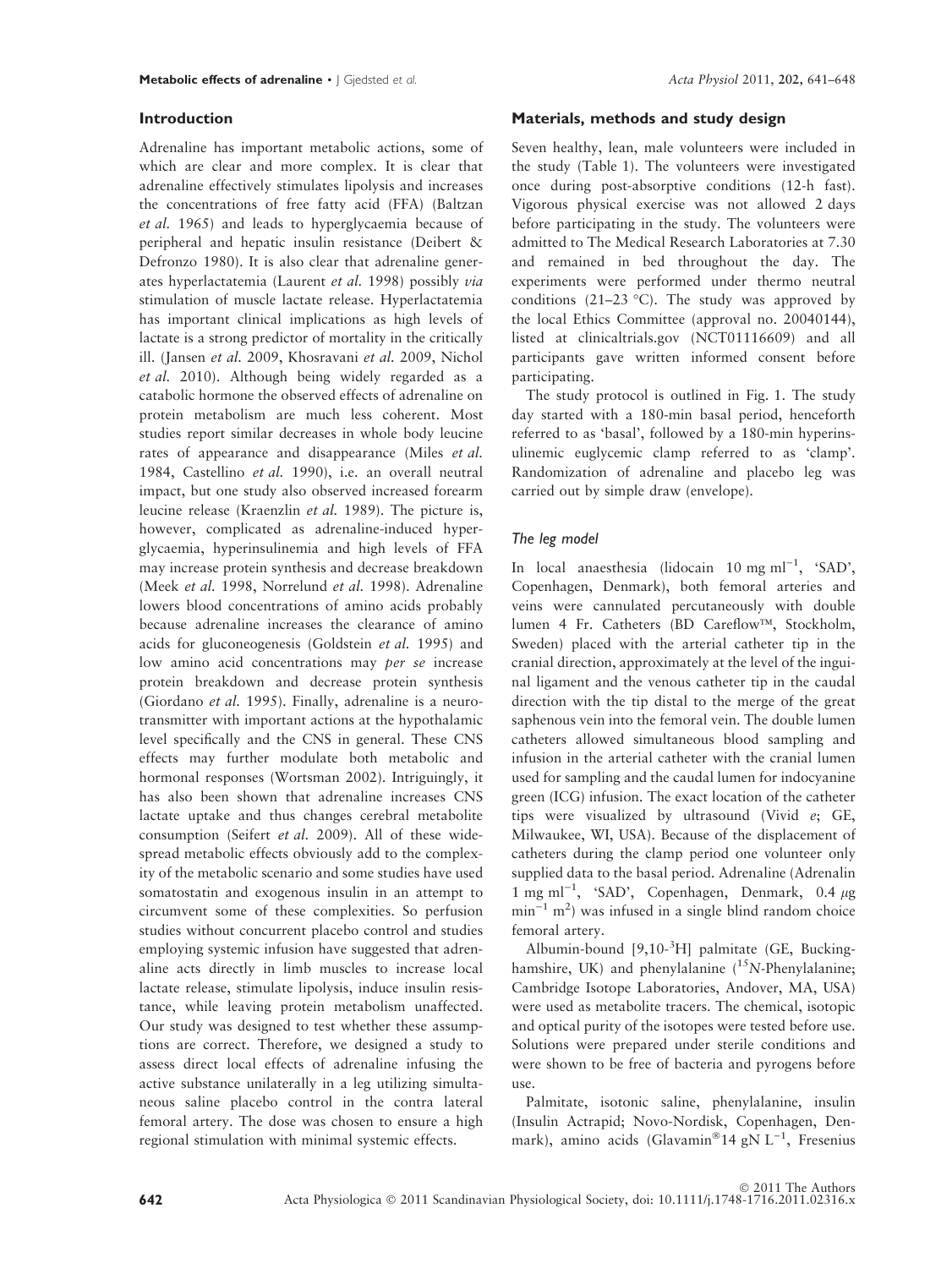|                                          | Basal           |                |            | Clamp           |                |          |  |
|------------------------------------------|-----------------|----------------|------------|-----------------|----------------|----------|--|
|                                          | Placebo         | Adrenaline     | $P$ -value | Placebo         | Adrenaline     | P-value  |  |
| Age (years)                              | $25 \pm 3.4$    |                |            |                 |                |          |  |
| Weight (kg)                              | $82.7 \pm 3$    |                |            |                 |                |          |  |
| Body surface area $(m^2)$                | $2.04 \pm 0.04$ |                |            |                 |                |          |  |
| Leg blood flow $(mL \times min^{-1})$    | $426 + 85$      | $416 \pm 54$   | NS         | $369 + 93$      | $474 + 107$    | NS.      |  |
| Adrenaline ( $ng \times mL^{-1}$ )       | $0.15 \pm 0.01$ | $1.2 \pm 0.1$  | P < 0.05   | $0.27 \pm 0.08$ | $1.2 \pm 0.1$  | P < 0.05 |  |
| Glucose (mmol $\times$ L <sup>-1</sup> ) | $5.5 \pm 0.08$  | $5.5 \pm 0.08$ | NS.        | $5.2 \pm 0.06$  | $5.2 \pm 0.06$ | NS.      |  |
| Insulin(pmol $\times L^{-1}$ )           | $49.9 \pm 7.35$ |                |            | $266 \pm 24.5$  |                | P < 0.01 |  |

#### Table 1 Volunteer characteristics

Body surface: calculated from the Dubois and Dubois formula; Leg blood flow: calculated from dye dilution (ICG) data; Adrenaline: venous concentrations; Glucose: arterial concentration; P-values placebo vs. adrenaline basal and clamp, Insulin basal vs. clamp arterial values.



Figure 1 Study flowsheet. Study programme for all volunteers. Blood sampling; basal period: 150, 160, 170 and 180 min. Clamp period 330, 340, 350 and 360 min.

Kabi, Bad Homburg, Germany) and glucose were all infused in a cubital vein catheter during the experiments.

Blood flow of the legs was determined using continuous infusion of ICG. Samples from the femoral artery and vein were taken in triplicate at the end of each period for measurements of ICG (Jorfeldt & Rutberg 1990, Ott et al. 1993, Gjedsted et al. 2007) and haematocrit (Minutes: 160, 170 and 180 together with 340, 350, 360). Mean arterial and venous concentrations were used for calculations. ICG  $\sim$ 75  $\mu$ g min<sup>-1</sup> (Akorn, Lake Forest, IL, USA) was infused into both arterial catheters from  $t = 70-120$  min to 190–240 min. After priming the amino acid pool with bolus injection of  $^{15}N$ -phenylalanine (0.7 mg kg<sup>-1</sup>), continuous intravenous infusion of <sup>15</sup>N-phenylalanine (0.7 mg kg<sup>-1</sup> h<sup>-1</sup>) was started at  $t=0$  and maintained until termination of the study. At  $t = 180$  min, insulin (Insulin Actrapid; Novo-Nordisk, Copenhagen, Denmark) was infused intravenously at a constant rate of 0.6 mU kg<sup>-1</sup> min<sup>-1</sup> for 180 min  $(t = 180-360$  min). Plasma glucose was clamped at 5 mmol  $l^{-1}$  (DeFronzo *et al.* 1979). During the clamp plasma glucose was measured in duplicate every 10 min on a Beckman analyser (Beckman Instruments, Palo Alto, CA, USA). During the clamp period amino acids were infused (2 mL min<sup>-1</sup>, Glavamin®14  $gN L^{-1}$ , Fresenius Kabi) to avoid a decrease in amino acid levels and subsequent changes in insulin sensitivity (Flakoll et al. 1992).

[9,10-<sup>3</sup>H] palmitate (0.3  $\mu$ Ci min<sup>-1</sup>) was infused from  $t = 120 - 180$  min and again from  $t = 300 - 360$ min. Blood samples for measurements of palmitate concentration and SA were drawn before the infusion and after 40, 50, and 60 min of the infusion period. Unless otherwise specified blood samples were obtained in triplicate from the femoral artery during the last 30 min of the basal and the clamp periods.

# Analyses

We used a two-site immunoassay ELISA (DAKO, Glostrup, Denmark) (Andersen et al. 1993) to measure serum insulin. Plasma adrenaline concentrations were determined by a commercial ELISA kit (Adrenaline Research ELISA.EIA-4776. DRG Diagnostics, Marburg Germany). Serum FFA was determined by a colorimetric method employing a commercial kit (Wako Chemicals, Neuss, Germany). Enrichments of  $15N$ -phenylalanine were measured by gas chromatography–mass spectrometry (GC–MS) as their t-butyldimethylsilyl ether derivates under electron ionization conditions and concentration of phenylalanine were measured (for calculation of regional amino acid kinetics) using  $L-[<sup>2</sup>H<sub>8</sub>]$ phenylalanine as internal standard (Nair et al. 1995). Plasma palmitate concentration and SA were determined by HPLC (Miles et al. 1987) using  $[^{2}H_{31}]$  palmitate as internal standard (Jensen et al. 1988). ICG optical density was measured spectrophotometrically (Milton Roy Spectronic 601, Ivyland, PA, USA) at a wavelength of 800 and 900 nm.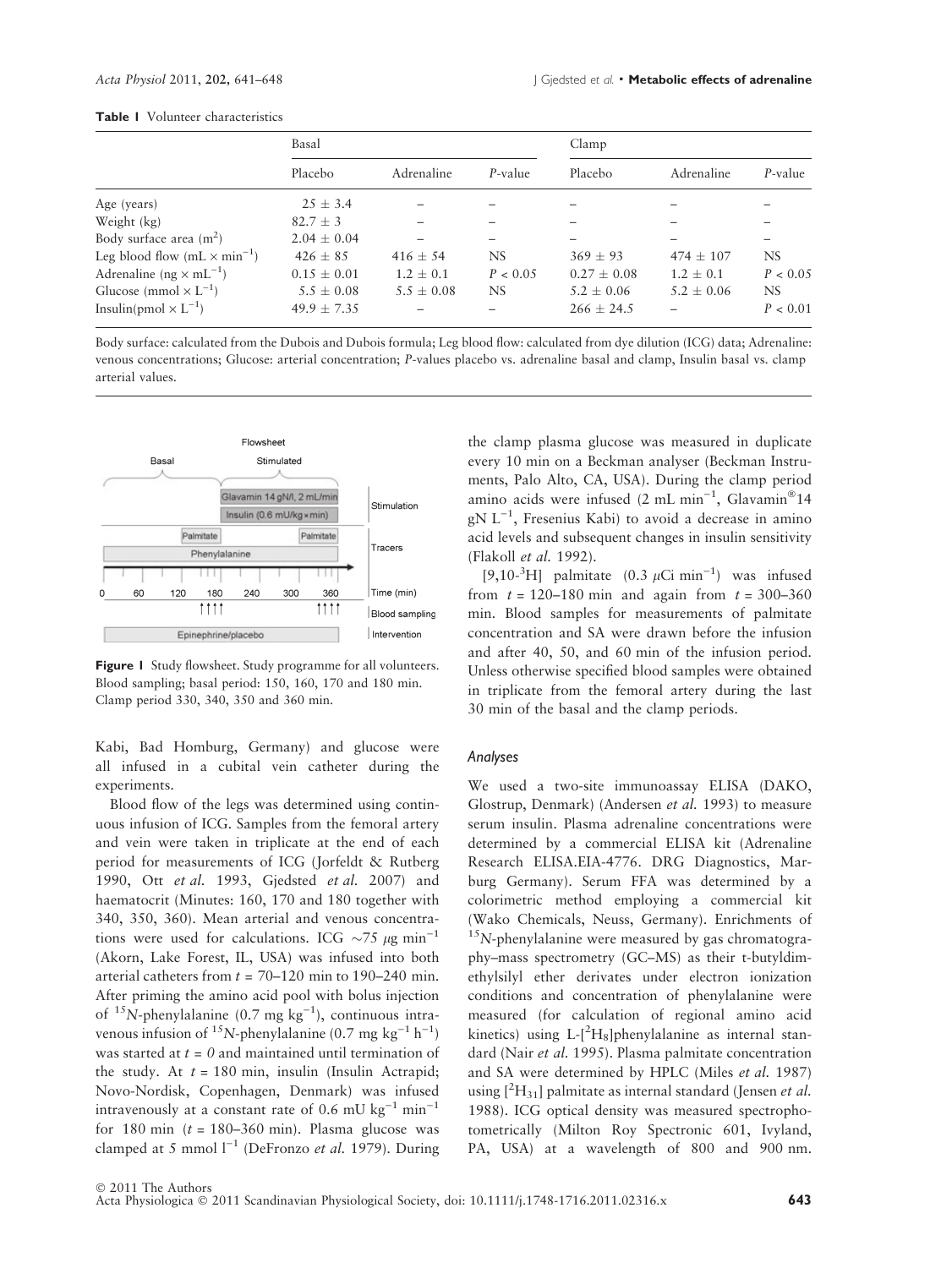Subsequently, blood flow was estimated by Fick's principle. Lactate concentrations were determined by an automated analyser (Cobas b221, Roche, Denmark) applying amperiometrics.

## Phenylalanine and palmitate kinetics

In this study, phenylalanine balance (PheBal) was calculated as follows using Fick's principle:

 $PheBal = (Phe<sub>2</sub> - Phe<sub>v</sub>) \times F$ 

in which Phe<sub>a</sub> and Phe<sub>v</sub> are arterial and venous phenylalanine concentrations and F is blood flow in the leg. Regional phenylalanine kinetics was calculated, using the equations described by Nair et al. (1995). The leg protein breakdown represented by phenylalanine rate of appearance (Raphe) was calculated as follows: (Copeland & Nair 1994):

 $R_a$ phe = Phe<sub>a</sub> $\times$ ((PheE<sub>a</sub>/PheE<sub>v</sub>) – 1)  $\times$  F

in which  $PheE_a$  and  $PheE_v$  represent phenylalanine isotopic enrichment in arteries and veins. The local rate of disappearance, which represents the muscle protein synthesis rate, was calculated as:

 $R_d$ phe = PheBal +  $R_a$ phe.

Regional palmitate net balances (uptake and release) were estimated using blood flow and SA from arterial and venous samples and calculated as previously described (Nielsen et al. 2004). Plasma <sup>15</sup>N-phenylalanine enrichment and [9,10-<sup>3</sup>H] palmitate-specific activity were in steady state at the time of sampling (data not shown).

#### **Statistics**

All results are given as mean  $\pm$  SEM. All comparisons are basal placebo vs. adrenaline and clamp placebo vs. adrenaline unless otherwise specified. All comparisons were made by Student's two-tailed paired t-test. A P-value less than 0.05 was considered significant. Statistical analyses were performed using spss version 17.0 for Windows (SPSS, Chicago, IL, USA).

# Results

The characteristics of the volunteers are given in Table 1.

# Basal

Due to the nature of the model all arterial hormone and metabolite levels were similar except for adrenaline. Arterial glucose concentrations were  $5.5 \pm 0.2$  mmol  $l^{-1}$  and blood flows were not different between the two legs during the basal period (Table 1). Venous levels of adrenaline were  $\approx$ eightfold elevated in the adrenaline perfused leg (Table 1) and adrenaline significantly increased net palmitate release (Table 2, Fig. 2). Basal glucose net balance was unaltered (Fig. 3, Table 2) as phenylalanine kinetics (Table 2). Net lactate release was significantly increased in the adrenaline perfused leg (Fig. 4,  $0.01 \pm 0.01$  vs.  $0.25 \pm 0.1$  mmol min<sup>-1</sup>,  $P < 0.05$ ).

## Clamp

Arterial glucose concentrations were clamped at  $5.2 \pm 0.2$  mmol L<sup>-1</sup>. During the last 30 min of the clamp, we reached steady state glucose infusion rate. During the hyperinsulinemic euglycemic clamp leg blood flows were still similar (Table 1) and femoral venous levels of adrenaline remained significantly higher in the adrenaline perfused leg. Net palmitate release (Fig. 2, Table 2) was substantially decreased during insulin infusion, but remained threefold increased on the adrenaline perfused side  $(P < 0.05)$ . Insulin stimulated glucose net balance was much lower in the adrenaline perfused leg (27  $\pm$  16 vs. 184  $\pm$  64  $\mu$ mol - $\text{min}^{-1}$  leg<sup>-1</sup>;  $P < 0.05$ ) (Table 2 and Fig. 3). Local leg phenylalanine metabolism and lactate balance were not affected by regional adrenaline infusion during the clamp. Net lactate release tended to be higher in the adrenaline perfused leg  $(0.02 \pm 0.04$  vs.  $-0.2 \pm 0.04$ 0.01 mmol min<sup>-1</sup>  $P = 0.09$ .

# **Discussion**

Our study was designed to: (i) test the hypotheses that direct perfusion of the leg with adrenaline would increase lactate release, induce insulin resistance and increase lipolysis without having effects on protein metabolism and (ii) to establish a new method to assess direct local placebo controlled effects of metabolic agents in the human leg.

We accomplished 4–8 fold increases in femoral vein adrenaline concentrations, which are well within the physiological range. To our knowledge, this is the first placebo controlled study to show that adrenaline directly stimulates net lactate release and lipolysis (measured with labelled palmitate) and generates a state of insulin resistance in the perfused human leg.

Recently, the role of lactate in critical illness has attracted substantial interest (Jones & Puskarich 2009) and a whole series of studies have shown that blood lactate concentrations strongly predict mortality (Trzeciak et al. 2007, Jansen et al. 2009). It is often assumed that high lactate concentrations are because of local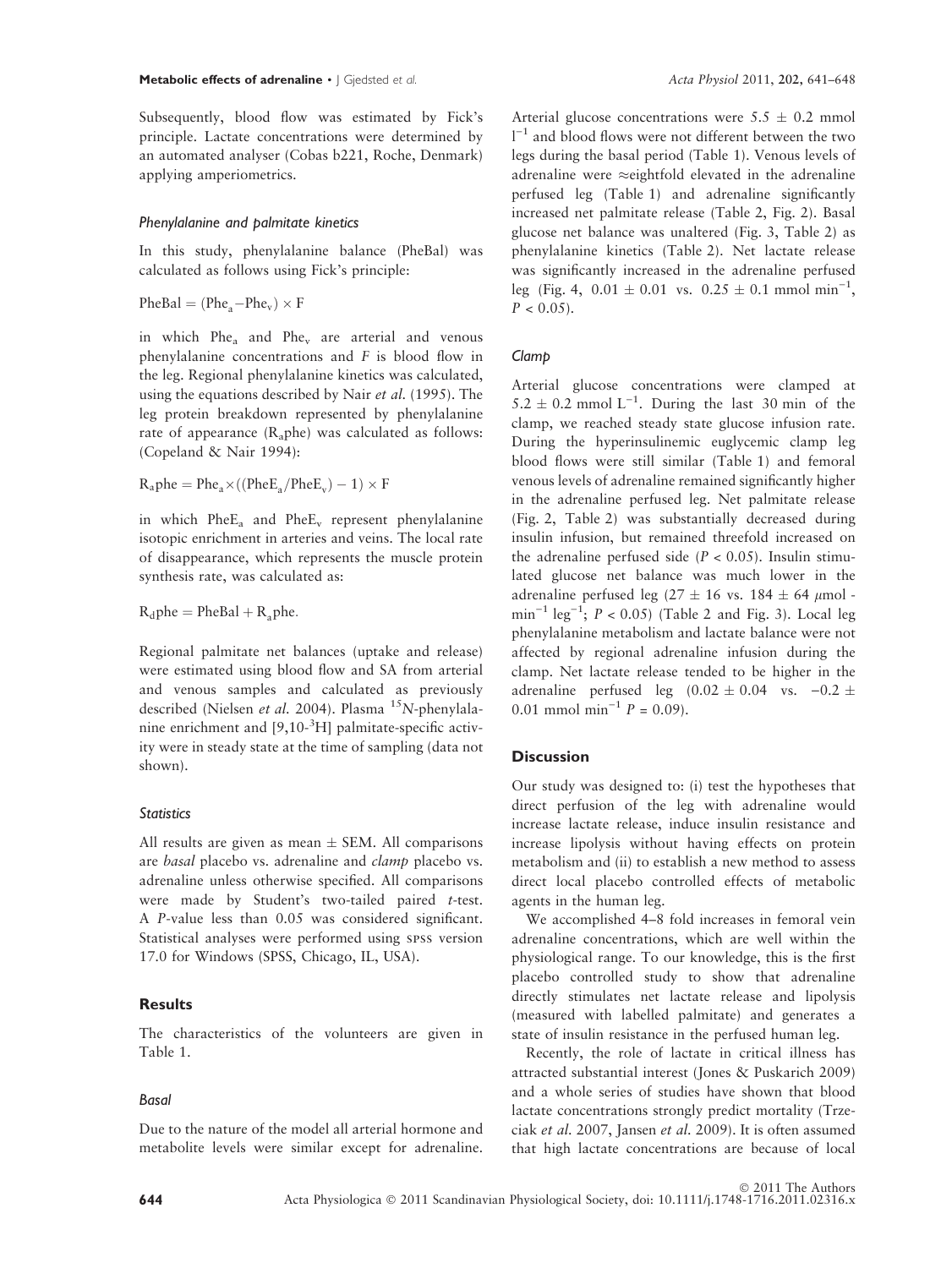### Table 2 Regional metabolite balances

|                                                                                   | Basal         |               |           | Clamp          |              |            |
|-----------------------------------------------------------------------------------|---------------|---------------|-----------|----------------|--------------|------------|
|                                                                                   | Placebo       | Adrenaline    | P-value   | Placebo        | Adrenaline   | $P$ -value |
| Net palmitate balance ( $\mu$ mol min <sup>-1</sup> per leg <sup>-1</sup> )       | $1.69 + 1.9$  | $6.86 + 2.2$  | <b>NS</b> | $-1.51 + 0.86$ | $4.13 + 1.5$ | P < 0.05   |
| Net palmitate <sub>R</sub> ( $\mu$ mol min <sup>-1</sup> per leg <sup>-1</sup> )  | $11.5 + 1.8$  | $16.9 + 1.5$  | P < 0.05  | $2.62 + 0.5$   | $8.44 + 1.6$ | P < 0.05   |
| Net palmitate <sub>U</sub> ( $\mu$ mol min <sup>-1</sup> per leg <sup>-1</sup> )  | $9.83 + 2.3$  | $10.0 + 1.7$  | NS.       | $4.1 + 1.0$    | $4.3 + 0.7$  | NS.        |
| Phenylalanine balance ( $\mu$ mol min <sup>-1</sup> per leg <sup>-1</sup> )       | $1.9 + 0.3$   | $1.7 + 0.2$   | NS.       | $4.0 \pm 0.5$  | $2.8 + 0.9$  | NS.        |
| Phenylalanine <sub>Ra</sub> ( $\mu$ mol min <sup>-1</sup> per leg <sup>-1</sup> ) | $5.1 + 0.8$   | $4.3 + 0.6$   | NS.       | $6.3 + 1.1$    | $5.4 + 1.0$  | NS.        |
| Phenylalanine <sub>Rd</sub> ( $\mu$ mol min <sup>-1</sup> per leg <sup>-1</sup> ) | $3.2 \pm 0.6$ | $2.6 \pm 0.4$ | NS.       | $10.3 + 1.4$   | $8.3 + 1.9$  | NS.        |
| Glucose a-v balance ( $\mu$ mol min <sup>-1</sup> per leg <sup>-1</sup> )         | $35 + 18$     | $9 + 8$       | NS        | $184 + 64$     | $27 + 16$    | P < 0.05   |

Net palmitate<sub>R</sub>: Net palmitate release in leg calculated from tracer fractional uptake; Net palmitate<sub>U</sub>: Net palmitate uptake in leg calculated from tracer fractional uptake; Palmitate balance: Palmitate a-v balance; Phenylalanine $_{\text{Ra}}$ : phenylalanine rate of appearance in leg calculated from tracer fractional uptake; Phenylalanine<sub>Rd</sub>: phenylalanine rate of disappearance in leg calculated from tracer fractional uptake; Phenylalanine balance: phenylalanine<sub>Rd</sub> – Phenylalanine<sub>Ra</sub>; Glucose a-v balance: arterio-venous glucose difference, P-values: Placebo vs. adrenaline.



Figure 2 Palmitate balance. Palmitate balance calculated from simple a-v balance. Mean values from triplicate sampling at times 160, 170 and 180 min(basal) and 340, 350 and 360 min(clamp).  $P < 0.05$  adrenaline vs. placebo.

tissue hypoperfusion and hypoxia. However, Fryburg et al. together with the original studies by Baltzan suggested increased forearm lactate release, during uncontrolled local adrenaline perfusion (Baltzan et al. 1965, Fryburg et al. 1995). Our results clearly show that adrenaline directly stimulates lactate release from the leg in the presence of normal blood flow and tissue oxygenation. During normal physiological conditions lactate production is an estimated rate of 1500 mmol per day ( $\approx$ 1 mmol min<sup>-1</sup>), the production during critical illness is however very variable (Levy 2006). With an estimated lactate production of approx. 1 mmol  $min^{-1}$  during low dose adrenaline infusion, adrenaline could play a significant role in lactic acidosis during critical illness.

In our study, the regional blood flow was unaltered by adrenaline. Adrenaline is in most studies described as



Figure 3 Glucose arterio-venous difference. Glucose raw a-v balances from mean values from triplicate sampling at times 160, 170 and 180 min(basal) and 340, 350 and 360 min (clamp).  $*P < 0.05$  adrenaline vs. placebo.



Figure 4 Lactate difference. Lactate raw a-v balances from mean values from triplicate sampling at times 160, 170 and 180 min(basal) and 340, 350 and 360 min(clamp). \*P < 0.05 adrenaline vs. placebo.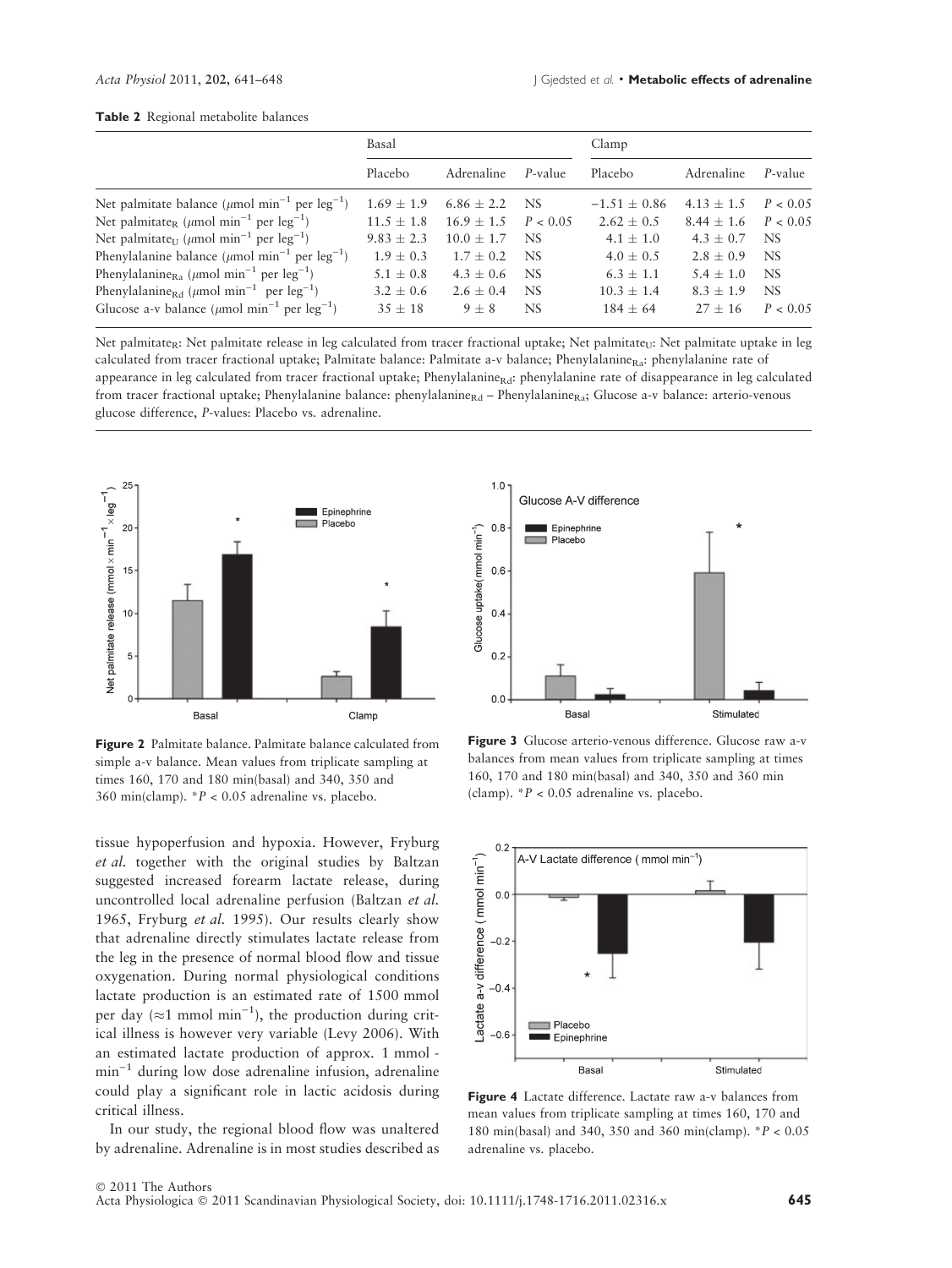an ino-dilatator resulting in increased cardiac output and skeletal muscle perfusion. In our study, however, we isolated the effect to the leg and did not see any effects on the blood flow. This could be due to the low dose infused or the lack of systemic effect i.e. an increase in cardiac output. Blood flow responses to intraarterial adrenaline infusion in the arm is highly variable (Baltzan et al. 1965).

It is unlikely that blood or interstitial glucose contribute to lactate formation as glucose arterio-venous differences were unaltered in the basal state. It is likely that the underlying mechanism involve stimulation of muscle glycogenolysis through  $\beta$ -adrenergic stimulation of glycogen phosphorylase activity. A number of human studies have shown that during exercise systemic adrenaline administration increases muscle glycogenolysis and glycogen phosphorylase activity (Febbraio et al. 1998, Kjaer et al. 2000, Watt et al. 2001). In addition, Qvisth et al. (2008) showed that local muscle lactate concentrations measured by microdialysis in humans increased during b-adrenergic stimulation and data by Hourani *et al.* (1990) suggest that  $\beta$ -stimulation increases muscle and hepatic lactate release. Thus, it appears that specific adrenergic stimulation of muscle glycogenolysis and lactate release constitutes an important evolutionary component of the fight-or-flight response liberating lactate fuel energy from resting muscle glycogen to the blood and utilization in exercising muscle and brain (Ahlborg & Felig 1982, Seifert et al. 2009).

As indicated above, there is contradictory data as regards the effect of adrenaline and catecholamines on protein metabolism. Virtually, all studies report decreases in blood amino acid concentrations after systemic adrenaline administration together with equally decreased amino acid breakdown and synthesis (Matthews et al. 1990, Ratheiser et al. 1999). Some of these effects could be caused by high levels of insulin inhibiting protein breakdown and thereby decreasing amino acid levels (Miles et al. 1984, Jansen et al. 2009). The low concentrations of amino acids per se tend to decrease protein synthesis and increase breakdown (Meek et al. 1998). Studies employing somatostatin and subsequent insulin administration to control insulin levels (Kraenzlin et al. 1989, Castellino et al. 1990) in general still have reported decreased amino acid concentrations; this decrease could be because of increased hepatic amino acid clearance caused by adrenaline (Goldstein et al. 1995). Using labelled phenylalanine to trace forearm protein metabolism Fryburg et al. (1995) perfused adrenaline into the brachial artery and observed decreased forearm protein breakdown and synthesis after 2 and 4 h and decreased net phenylalanine forearm balance after 4 h compatible with an 'anticatabolic' effect of adrenaline. This study protocol, however, was designed with no concurrent control arm

leaving it susceptible to confounding. Our data clearly suggest that adrenaline has no direct effect on leg protein metabolism. In full agreement with a vast number of studies, we demonstrated that the adrenaline directly stimulated lipolysis and inhibited insulin stimulated glucose uptake. Please note that in the basal state, we also saw trends  $(P > 0.05)$  towards increased net palmitate release and decreased glucose uptake during adrenaline perfusion. Previous studies have shown that during exercise circulating adrenaline plays a central role in the stimulation of lipolysis, whereas the sympathetic nervous system is of less importance (Stallknecht et al. 2001). It remains, however, to be established whether local adrenaline-induced release of FFA influence regional glucose metabolism or vice versa.There are some limitations to the present study. Although adrenaline is quickly metabolized, spillover of adrenaline to the systemic circulation may have obscured some potential peripheral effects. It is also acknowledged that the present study does not offer a mechanistic explanation for the effects of adrenaline on lactate, palmitate and glucose metabolism. In future studies, the effect of adrenaline perfusion on insulin signalling in skeletal muscle biopsies can be investigated and established if adrenaline directly cause insulin resistance and secondarily lipolysis or vice versa.

In summary, our data show that adrenaline directly stimulates lactate release and lipolysis and inhibits insulin-stimulated glucose uptake, without affecting amino acid metabolism in the perfused human leg. This is compatible with the notion that adrenaline-induced lactate release from striated muscle may be a prime mechanism underlying hyperlactatemia in the critically ill. Our results also show that combined bilateral femoral arterio-venous catheterization with isotope dilution, hyperinsulinemic clamp technique and local adrenaline perfusion in healthy volunteers is an effective and safe human model for studying local effects for biological active substances with short half-lives. The technique could be supplemented with other methods, such as tissue biopsies and microdialysis.

## Conflicts of interest

The authors report no conflicts of interest.

We thank Annette Mengel for excellent expert technical assistance. The study received financial support from the FOOD study group.

# **References**

Ahlborg, G. & Felig, P. 1982. Lactate and glucose exchange across the forearm, legs, and splanchnic bed during and after prolonged leg exercise. J Clin Invest 69, 45–54.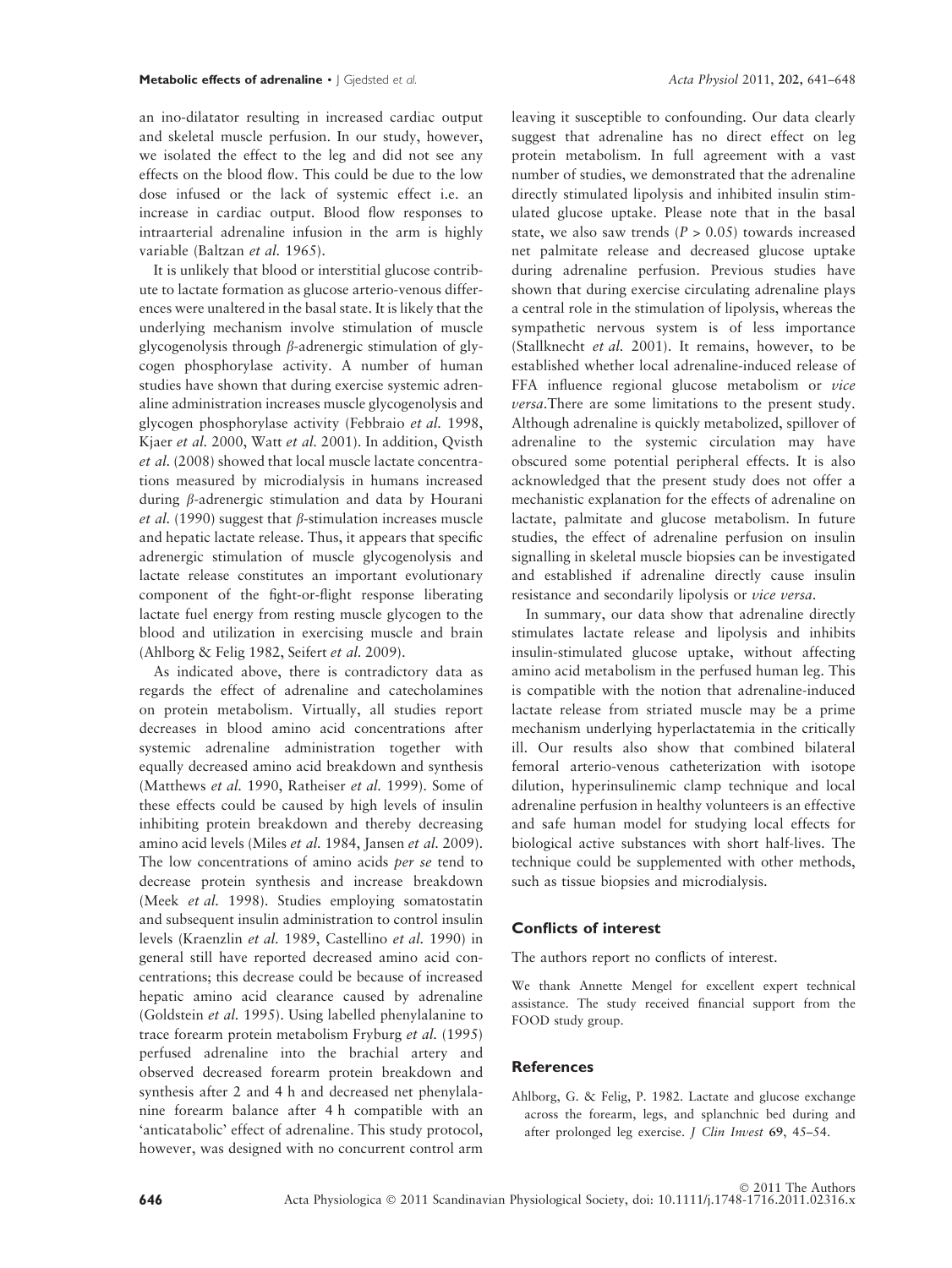- Andersen, L., Dinesen, B., Jorgensen, P.N., Poulsen, F. & Roder, M.E. 1993. Enzyme immunoassay for intact human insulin in serum or plasma. Clin Chem 39, 578-582.
- Baltzan, M.A., Andres, R., Cader, G. & Zierler, K.L. 1965. Effects of epinephrine on forearm blood flow and metabolism in man. J Clin Invest 44, 80–92.
- Castellino, P., Luzi, L., Del Prato, S. & DeFronzo, R.A. 1990. Dissociation of the effects of epinephrine and insulin on glucose and protein metabolism. Am J Physiol Endocrinol Metab 258, E117–E125.
- Copeland, K.C. & Nair, K.S. 1994. Acute growth hormone effects on amino acid and lipid metabolism. J Clin Endocrinol Metab 78, 1040–1047.
- DeFronzo, R.A., Tobin, J.D. & Andres, R. 1979. Glucose clamp technique: A method for quantifying insulin secretion and resistance. Am J Physiol 237, E214–E223.
- Deibert, D.C. & Defronzo, R.A. 1980. Epinephrine-induced insulin resistance in man. J Clin Invest 65, 717–721.
- Febbraio, M.A., Lambert, D.L., Starkie, R.L., Proietto, J. & Hargreaves, M. 1998. Effect of epinephrine on muscle glycogenolysis during exercise in trained men. J Appl Physiol 84, 465–470.
- Flakoll, P.J., Wentzel, L.S., Rice, D.E., Hill, J.O. & Abumrad, N.N. 1992. Short-term regulation of insulin-mediated glucose utilization in four-day fasted human volunteers: Role of amino acid availability. Diabetologia 35, 357–366.
- Fryburg, D.A., Gelfand, R.A., Jahn, L.A., Oliveras, D., Sherwin, R.S., Sacca, L. & Barrett, E.J. 1995. Effects of epinephrine on human muscle glucose and protein metabolism. Am J Physiol 268, E55–E59.
- Giordano, M., Castellino, P. & DeFronzo, R.A. 1995. Differential responsiveness of protein synthesis and degradation to amino acid availability in humans. Diabetes 45, 393–399.
- Gjedsted, J., Gormsen, L.C., Nielsen, S., Schmitz, O., Djurhuus, C.B., Keiding, S., Orskov, H., Tonnesen, E. & Moller, N. 2007. Effects of a 3-day fast on regional lipid and glucose metabolism in human skeletal muscle and adipose tissue. Acta Physiologica 191, 205–216.
- Goldstein, R.E., Abumrad, N.N., Lacy, D.B., Wasserman, D.H. & Cherrington, A.D. 1995. Effects of an acute increase in epinephrine and cortisol on carbohydrate metabolism during insulin deficiency. Diabetes 44, 672–681.
- Hourani, H., Lacy, D.B., Nammour, T.M., Abumrad, N.N. & Morris, J.A. 1990. Differential effects of alpha and beta adrenergic blockade on glucose and lactate metabolism during acute stress. *J Trauma* 30, 1116-1123.
- Jansen, T.C., van, B.J., Woodward, R., Mulder, P.G. & Bakker, J. 2009. Association between blood lactate levels, Sequential Organ Failure Assessment subscores, and 28-day mortality during early and late intensive care unit stay: A retrospective observational study. Crit Care Med 37, 2369–2374.
- Jensen, M.D., Rogers, P.J., Ellman, M.G. & Miles, J.M. 1988. Choice of infusion-sampling mode for tracer studies of free fatty acid metabolism. Am J Physiol 254, E562–E565.
- Jones, A.E.M. & Puskarich, M.A.M. 2009. Is lactate the 'Holy Grail' of biomarkers for sepsis prognosis? Crit Care Med 37, 1812–1813.
- Jorfeldt, L. & Rutberg, H. 1990. Comparison of dye-dilution and plethysmographic blood flow measurements: An evalu-

ation of the influence of invasive techniques on blood flow and on arterial and femoral venous substrate variables in man. Clin Sci (Lond) 79, 81–87.

- Khosravani, H., Shahpori, R., Stelfox, H.T., Kirkpatrick, A.W. & Laupland, K.B. 2009. Occurrence and adverse effect on outcome of hyperlactatemia in the critically ill. Crit Care 13, R90.
- Kjaer, M., Howlett, K., Langfort, J., Zimmerman-Belsing, T., Lorentsen, J., Bulow, J., Ihlemann, J., Feldt-Rasmussen, U. & Galbo, H. 2000. Adrenaline and glycogenolysis in skeletal muscle during exercise: A study in adrenalectomised humans. J Physiol 528(Pt 2), 371–378.
- Kraenzlin, M.E., Keller, U., Keller, A., Th+®lin, A., Arnaud, M.J. & Stauffacher, W. 1989. Elevation of plasma epinephrine concentrations inhibits proteolysis and leucine oxidation in man via beta-adrenergic mechanisms. J Clin Invest 84, 388–393.
- Laurent, D., Petersen, K.F., Russell, R.R., Cline, G.W. & Shulman, G.I. 1998. Effect of epinephrine on muscle glycogenolysis and insulin-stimulated muscle glycogen synthesis in humans. Am J Physiol 274, E130–E138.
- Levy, B. 2006. Lactate and shock state: the metabolic view. Curr Opin Crit Care 12, 315–321.
- Matthews, D.E., Pesola, G. & Campbell, R.G. 1990. Effect of epinephrine on amino acid and energy metabolism in humans. Am J Physiol Endocrinol Metab 258, E948-E956.
- Meek, S.E., Persson, M., Ford, G.C. & Nair, K.S. 1998. Differential regulation of amino acid exchange and protein dynamics across splanchnic and skeletal muscle beds by insulin in healthy human subjects. Diabetes 47, 1824–1835.
- Miles, J.M., Nissen, S.L., Gerich, J.E. & Haymond, M.W. 1984. Effects of epinephrine infusion on leucine and alanine kinetics in humans. Am J Physiol Endocrinol Metab 247, E166–E172.
- Miles, J.M., Ellman, M.G., McClean, K.L. & Jensen, M.D. 1987. Validation of a new method for determination of free fatty acid turnover. Am J Physiol 252, E431–E438.
- Nair, K.S., Ford, G.C., Ekberg, K., Fernqvist-Forbes, E. & Wahren, J. 1995. Protein dynamics in whole body and in splanchnic and leg tissues in type I diabetic patients. *J Clin* Invest 95, 2926–2937.
- Nichol, A.D., Egi, M., Pettila, V., Bellomo, R., French, C., Hart, G., Davies, A., Stachowski, E., Reade, M.C., Bailey, M. & Cooper, D.J. 2010. Relative hyperlactatemia and hospital mortality in critically ill patients: A retrospective multi-centre study. Crit Care 14, R25.
- Nielsen, S., Guo, Z., Johnson, C.M., Hensrud, D.D. & Jensen, M.D. 2004. Splanchnic lipolysis in human obesity. J Clin Invest 113, 1582–1588.
- Norrelund, H., Nair, K.S., Nielsen, S., Frystyk, J., Ivarsen, P., Jorgensen, J.O., Christiansen, J.S. & Moller, N. 1998. The decisive role of free fatty acids for protein conservation during fasting in humans with and without growth hormone. J Clin Endocrinol Metab 88, 4371–4378.
- Ott, P., Keiding, S. & Bass, L. 1993. Plasma elimination of indocyanine green in the intact pig after bolus injection and during constant infusion: Comparison of spectrophotometry and high-pressure liquid chromatography for concentration analysis. Hepatology 18, 1504–1515.